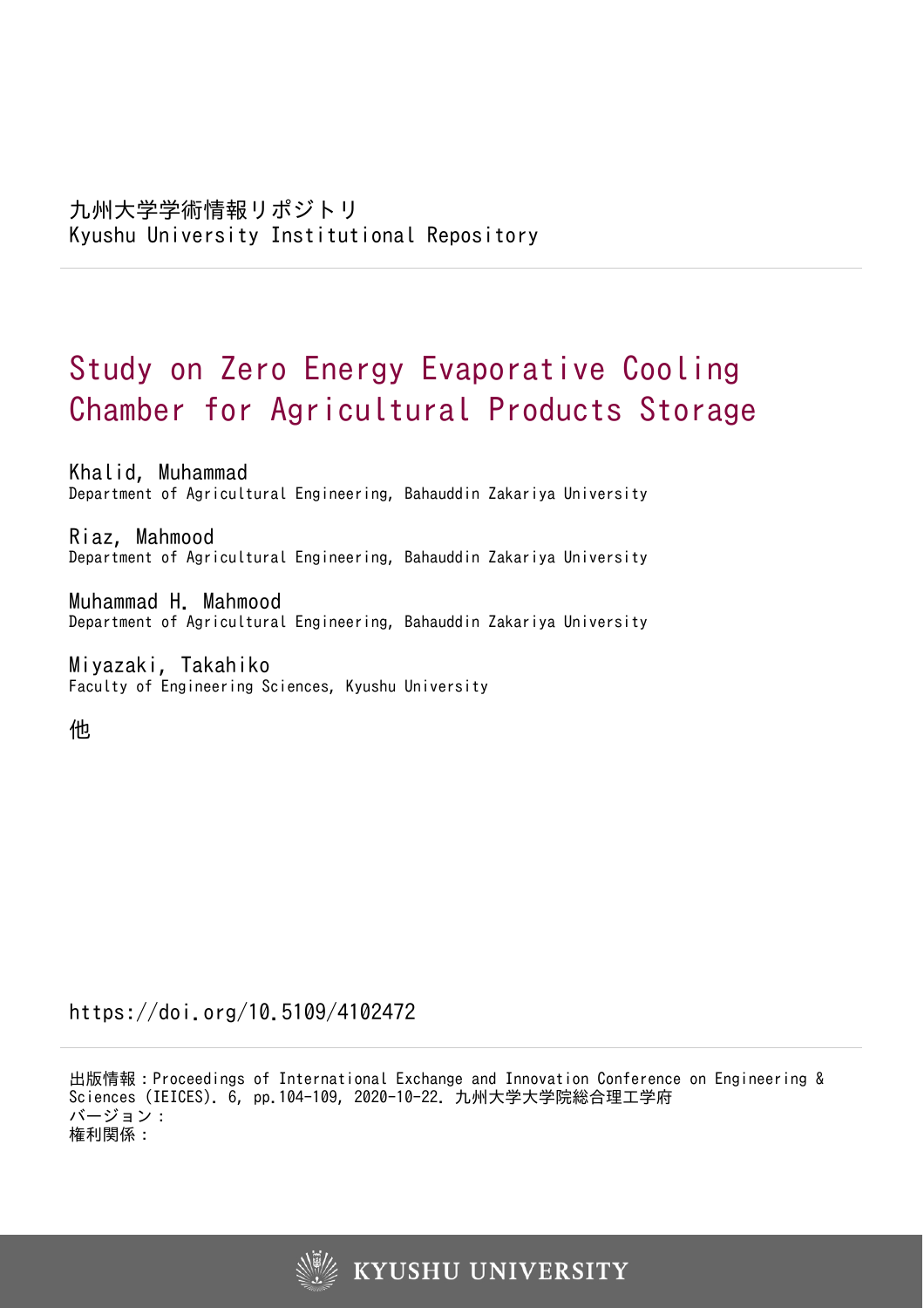## **Study on Zero Energy Evaporative Cooling Chamber for Agricultural Products Storage**

Muhammad Khalid<sup>1</sup>, Mahmood Riaz<sup>1,2</sup>, Muhammad H. Mahmood <sup>1,\*</sup>, Takahiko Miyazaki<sup>3</sup>, Muhammad Sultan<sup>1</sup>, Muhammad N. Ashraf<sup>1</sup>, Zahid M. Khan<sup>1</sup>

<sup>1</sup>Department of Agricultural Engineering, Bahauddin Zakariya University, Multan 60800, Pakistan

<sup>2</sup>Agricultural Mechanization Research Institute (AMRI), Multan-Punjab, Pakistan

<sup>3</sup>Faculty of Engineering Sciences, Kyushu University, Kasuga-koen 6-1, Kasuga-shi, Fukuoka 816-8580, Japan. \*Corresponding author email: [hamidmahmood@bzu.edu.pk](mailto:hamidmahmood@bzu.edu.pk)

**ABSTRACT:** *Post-harvest agricultural products are highly perishable due to containing higher moisture contents. Most of agricultural product need special storage like relatively low temperature and higher relative humidity to store for some time duration. In this regard, low cost Zero-energy cool chamber (ZEC) is constructed through locally available material for short-term storage of products. Thermodynamic evaluation of ZEC is mainly investigated by measuring its temperature and relative humidity in comparison with Outside/Ambient (OS) and Room (RM) conditions and its performance is based on evaporation rate that take place through medium. The cooling efficiency of ZEC is then determined under varying ambient conditions. The average temperature and relative humidity difference measured between ZEC and OS about 9°C and 45% respectively. Different analyses are performed including the comparison of physiological weight loss (PWL) and visual appearance (VA) for stored tomatoes at different three environmental conditions such as outside (OS), room (RM) conditions and zero energy cool chamber (ZEC). These analyses are*  performed on  $I^{st}$ ,  $4^{th}$ ,  $8^{th}$ ,  $12^{th}$ ,  $16^{th}$ ,  $20^{th}$ ,  $24^{th}$ ,  $28^{th}$ ,  $32^{nd}$ ,  $36^{th}$  and  $40^{th}$  days of storage.

**Keywords:** ZEC; Cooling efficiency; Tomato; Fruit quality.

#### **1. INTRODUCTION**

Fruit and Vegetables growing in developing countries like Pakistan are highly rich in vitamins, minerals and are highly perishable in nature. These nutrients are very important in development and proper growth of normal human body. Mostly, agricultural products contain fibers which are important for proper ingestion of diet. Deficiency of these vitamins and minerals in human body lead to the vast spread of diseases which weaken the human body and lead to death. [1]. So, they are important portion of a balanced diet for human beings. Moreover, it is estimated that one fifth of all food manufacturing and processing units have major source of their raw materials from fruits and vegetables to convert into beneficial product items [2]. The fruits and vegetables are harvested during the short duration in a year. But, the need of these products remains throughout the year.

Most of agricultural products contain high moisture content (60-95%) as compared to other dry material. Due to this, agricultural products behave like living organisms and perform respiration, transpiration and fermentation processes [3]. To maintain the freshness and quality of products, rate of moisture contents loss in shape of respiration from the products should be in control. Harvested products need special storage condition with respect to water and others contents. Most of agricultural product need relatively low temperature and higher relative humidity to store them for some time duration. The storage these perishable products is one of the critical problems especially at farm level for smallholding farmers [4]. Deterioration of agricultural products especially during the peak season is very high due to poor processing, insufficient and inefficient storage facilities [5,6]. A large amount of the products, we are wasting every year because spoilage takes place immediately just after harvesting [7]. Moreover, various studies provided by the authors regarding low-cost evaporative cooling systems for various applications and food security challenges are available in literature [8–12].

Refrigeration is one of the preservation methods to provide cooling to agricultural products. Cooling through refrigeration is mostly applied on the farm to control environment in cooling structures. But, refrigeration is expensive and hazard to environment [13]. Moreover, smallholding farmers not have enough capacity to buy, install and run the refrigeration system [14]. Therefore, a low cost, environmentally friendly and zero energy evaporative cooling chamber is developed in this study for short-term agricultural products storage.

## **2. EXPERIMENTS AND METHODOLOGY**

The experimental setup of ZEC is constructed at Department of Agricultural Engineering, Bahauddin Zakariya University (30°15′49″N, 71°30′35″E), Multan, Pakistan. This region lies in arid climate. Where, in summer season temperature reach about 50°C and minimum 30% relative humidity observed. ZEC is constructed with locally available materials sand, bricks, bamboos and jute cloth. The outer and inner wall of ZEC having dimension Length (L) =1.52 m, width (B) =1.07 m and height  $(H) = 0.61$  m and Length  $(L) = 1.11$  m, width  $(B) = 0.49$  m and height  $(H) = 0.61$ m, respectively. The leaved space 4 inches (0.1016m) between the two walls filled with uniform sand. ZEC is constructed in rectangular shape and the total volume space for the product storage is  $0.33 \text{ m}^3$ . The performance of ZEC is mainly investigated with inside and outside temperature and relative humidity of ZEC. Moreover, green uniformly graded tomatoes are selected for storing in order to check the performance of ZEC towards the agricultural products storage. Tomatoes are stored at different three conditions (i) inside zero energy cool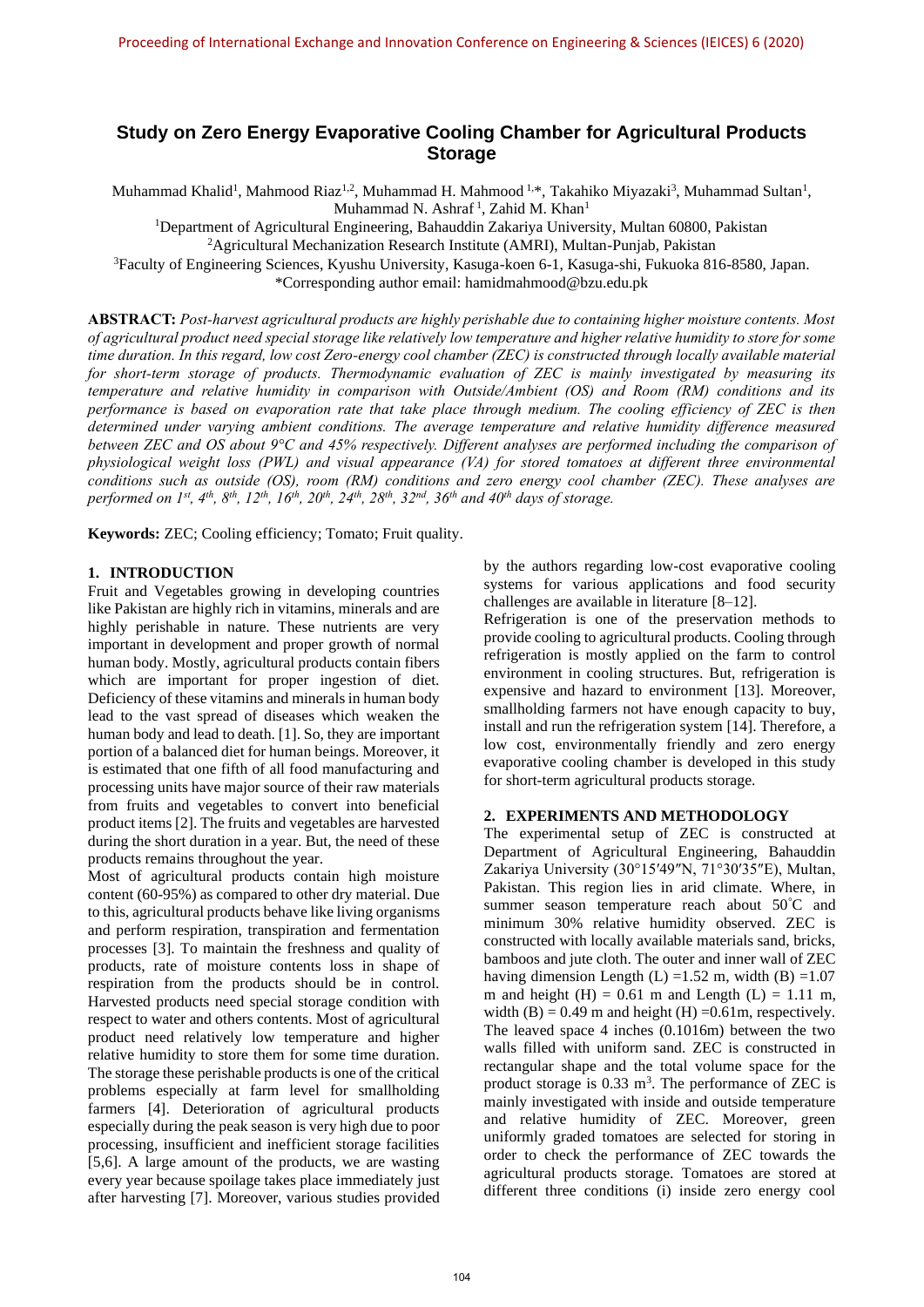#### Proceeding of International Exchange and Innovation Conference on Engineering & Sciences (IEICES) 6 (2020)

chamber (ZEC), (ii) outside (OS), and (iii) room (RM) conditions. During the storage period, different physiochemical analyses are performed to investigate the quality attributes. The analyses include the psychological weight loss (PLW), visual appearance (VA), total soluble

solids (TSS), titratable acidity (TA) and pH for the stored tomatoes. These analyses are performed on  $1<sup>st</sup>$ ,  $4<sup>th</sup>$ ,  $8<sup>th</sup>$ ,  $12<sup>th</sup>$ ,  $16<sup>th</sup>$ ,  $20<sup>th</sup>$ ,  $24<sup>th</sup>$ ,  $28<sup>th</sup>$ ,  $32<sup>nd</sup>$ ,  $36<sup>th</sup>$  and  $40<sup>th</sup>$  days of storage. Temperature and relative humidity in the ZEC,



Fig. 1. A schematic description of zero energy cooling chamber (ZEC).

OS and RM are measured through the temperature/humidity sensor. Moreover, refractometer, pH meter and titration methods are used determine the total soluble solids, pH and titratable acidity, respectively.

## **3. RESULTS AND DISCUSSION**

The cooling performance of Zero Energy Cool Chamber (ZEC) is based on evaporation rate that take place through cooling medium. Thermodynamic evaluation of ZEC is mainly investigated by measuring its temperature and relative humidity in comparison with Outside/Ambient (OS). Physio-chemical analyses are established in order to evaluate the quality of stored tomatoes. Physio-chemical analyses include the comparison PWL, VA, TSS, TA and pH for stored tomatoes at different three conditions such as outside (OS), room (RM) conditions and zero energy cool chamber (ZEC).

The variation in temperature and relative humidity profiles of ZEC, OS and RM are presented in **Error! Reference source not found.** and **Error! Reference source not found.**. The highest and lowest temperature inside of ZEC was measured as 31.05°C and 28.80°C, on 4 th and 25th of July, respectively as shown in **Error! Reference source not found.**. Accordingly, the average inside temperature of ZEC was found 29.86°C when average OS temperature was 38.73°C. The average

maximum/minimum temperature of OS and RM were measured as 41.38°C/32.5°C and 34°C/30°C, respectively. Referring to Figure 2, the average temperature difference between ZEC and OS was measured about 9°C. Ndukwu et al. [15] reported the temperature difference of 8.2°C in ZEC as compared to outside environmental condition. In another study, Chinenye et al. [16] measured the temperature difference of 10°C between the ZEC and OS condition.

The variation of relative humidity in ZEC, OS and RM are shown in **Error! Reference source not found.** which resulted that relative humidity of ZEC remained higher as compared to OS and RM condition. The maximum RH measured in ZEC, OS and RM was 97%, 68% and 78%, respectively. In an another study, Jahun et al. [17], RH inside the ZEC is reported 93% as compared to OS. Moreover, the average RH difference between ZEC and OS in the month of July measured as 45%.

The decrease in temperature and increase in relative humidity inside ZEC with respect to Outside (OS) conditions, due to evaporation through media, are used to calculate the cooling efficiency of ZEC. The calculated cooling efficiency of ZEC during the fruit storage presented in Figure (6). Cooling efficiency of cool chamber remained in range between 84% to 97% with the average value of 90%.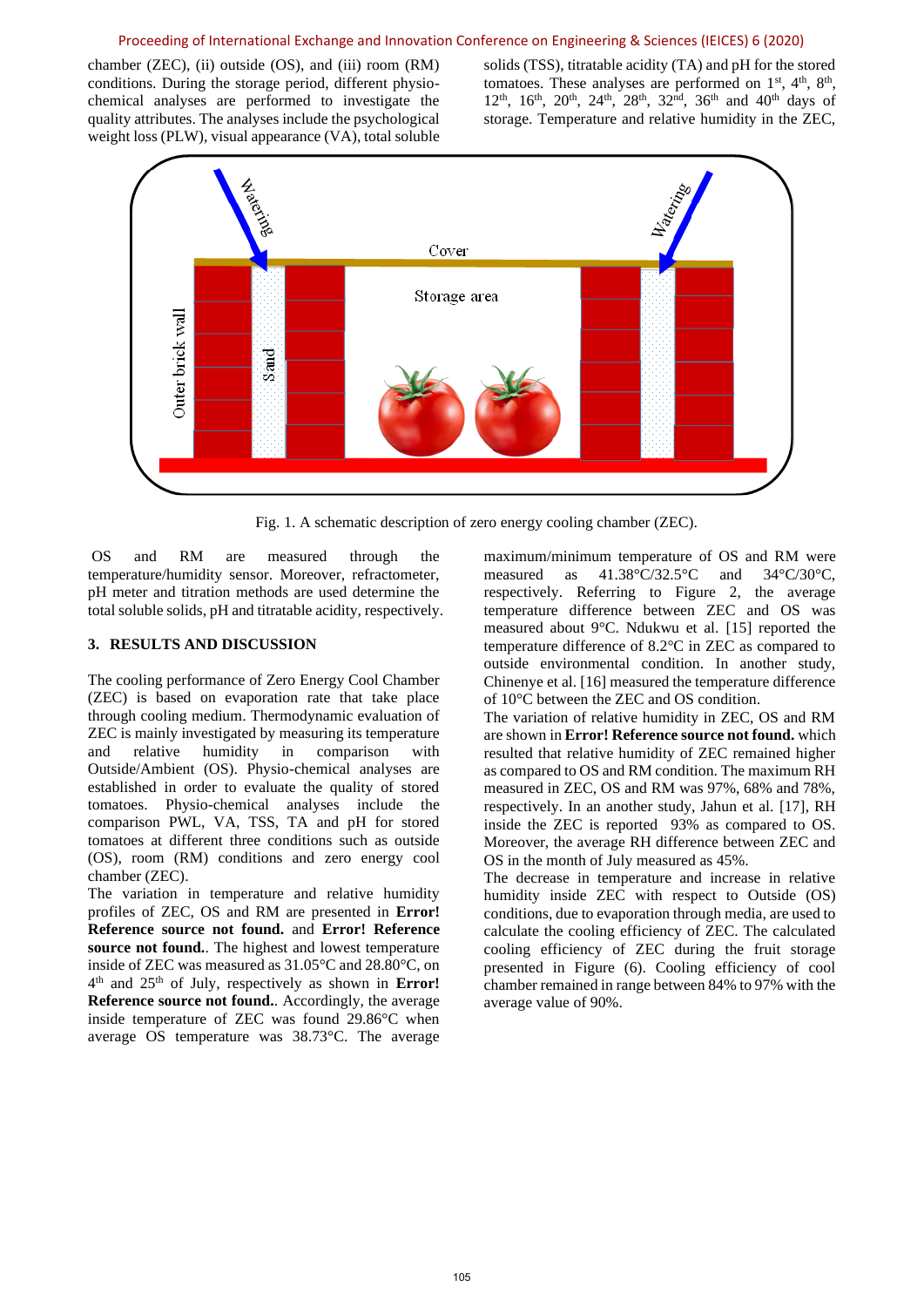

Fig. 3. Profile of relative humidity of ZEC, OS and RM. **Time Interval [days]**

Visual appearance is important to note the freshness of tomatoes by visualization. Mostly visual appearance is used to check freshness of tomatoes for selling and as for eating quality. The observation of study concluded that, the change in color of tomatoes took place immediately in some days stored in OS and RM as compared with stored in ZEC shown in Figure 4. It is due to rapid microorganism activity and greater production of ethylene from tomatoes stored at OS and RM which lead to the faster repining [18,19].

Tomatoes are highly perishable product due to containing higher moisture contents. The freshness of tomatoes is generally determined by its water contents. If water is present in high percentage, tomatoes will be fresh otherwise may shrivel under outside environmental condition. The shriveling of tomatoes leads to decrease in weight. Three equal weight of tomatoes are stored at OS, RM and ZEC. The physiological weight loss (PWL) of tomatoes is measured using Equation (3). The variation in PWL for different environmental conditions is shown in Figure  $(7)$ . It is measured, on the 4<sup>th</sup> storage day, as 2.4%, 11.4% and 13.6% in ZEC, RM and OS,

respectively. On 8th day of storage, total PWL increased to 5.5%, 20.9% and 31.4% for tomatoes stored at ZEC, RM and OS conditions respectively. Moreover, on the 12<sup>th</sup> day of storage, PWL increased to 6.95%, 29.52% and 48.4% stored at ZEC, RM and OS respectively. These results are almost within the range of other studies: Olosunde et al. [20] , reported the PWL after 3rd storage day as 1.38% and 14.5% in ZEC and OS, respectively. Moneruzzaman et al., [21] also reported the PWL as 6.28% and  $13.31\%$  on  $3<sup>rd</sup>$  and  $12<sup>th</sup>$  day of respective storage. Therefore, such variation in PWL under different storage conditions (OS, RM and ZEC) is due to the corresponding temperature and relative humidity, as also reported by [5,22]. The measurement of PWL is further extended to rest of storage periods.

In this regard, on 16<sup>th</sup> day of storage, PWL is measured as 8.1%, 38.57% and 65.3% stored at ZEC, RM and OS conditions, respectively. Later, on 20<sup>th</sup> day of storage, the PWL measured 10.5%, 52% and 87% for product stored in ZEC, RM and OS, respectively. Thus, the tomatoes stored in OS become spoiled after 20<sup>th</sup> days due to higher PWL (87%). In this regard, Getinet et al. [23] reported that tomatoes decayed as percentage in PWL increased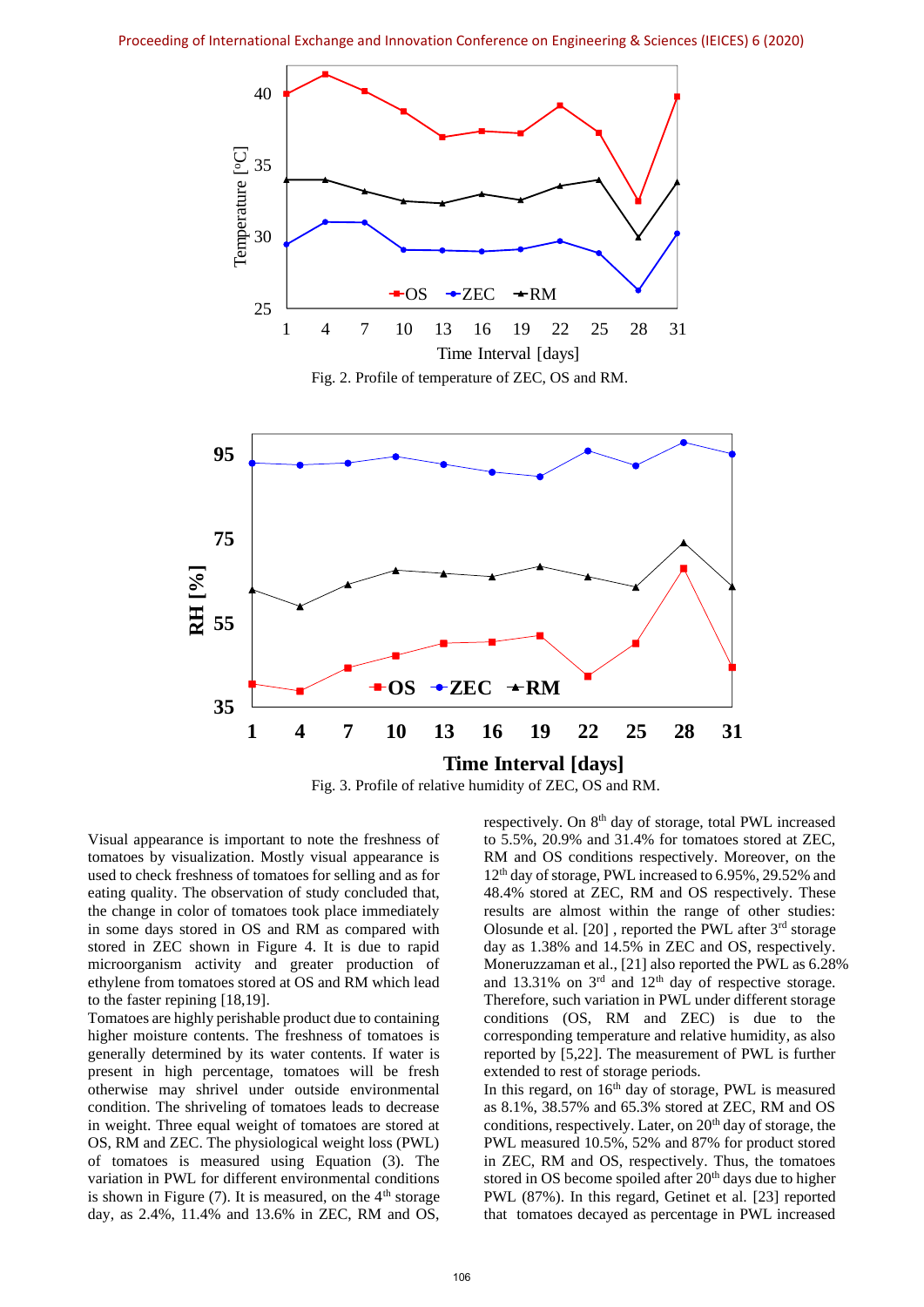#### Proceeding of International Exchange and Innovation Conference on Engineering & Sciences (IEICES) 6 (2020)

above 85%. Olosunde et al. [20] reported the PWL of tomatoes stored in ZEC as  $10.25$  % after 21 days. On  $24<sup>th</sup>$ day of storage, the PWL is increased to 11.75% and 62.6% stored at ZEC and RM, respectively. The PWL of tomatoes stored in RM condition increased to 74, 84 and 89% of original weight after respective  $28^{\text{th}}$ ,  $32^{\text{nd}}$  and  $36^{\text{th}}$ days of storage, respectively. Therefore, tomatoes stored in RM also become spoiled after 32th days due to higher PWL (85-89%). The PWL of sample stored in ZEC increased to 13%, 16%, 18% on  $28<sup>th</sup>$ , 32<sup>nd</sup> and 36<sup>th</sup> days of storage, respectively. However, Getinet and Seyoum [24] reported the PWL of 19% for green tomatoes stored in evaporative cooling chamber after 32 days. The PWL

of tomatoes in ZEC increased to almost 20% of the original weight on 40<sup>th</sup> storage day. The PWL calculated minimum for tomatoes stored in ZEC as compared with storing at RM and OS condition. It is due to higher shriveling rate for OS condition as for ZEC due to difference in temperature Javanmardi and Kubota [25]. The lower temperature and higher relative humidity inside the ZEC results in lower PWL Moneruzzaman et al. [21] as compared other studied conditions. It might be due to the slow transpiration rate of stored tomatoes in the ZEC as reported by [18,25,26]. The PWL is also depend upon the storage temperature [27].



Fig. 4. Variation in color profile of stored tomatoes under different conditions in ZEC, ambient conditions, and room conditions.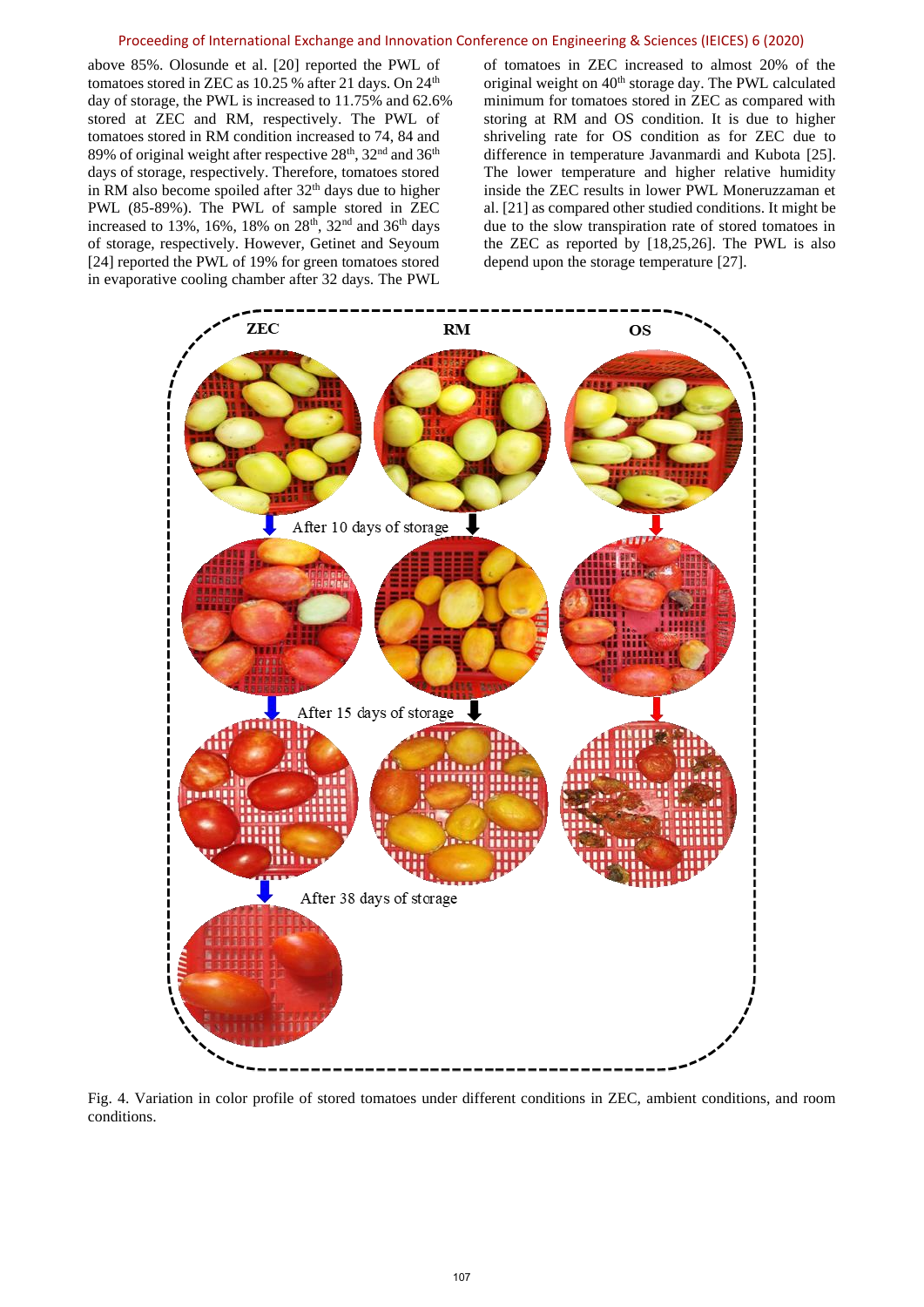

Fig. 5. Profile of PWL for stored tomatoes in ZEC.

.

## **4. CONCLUSIONS**

In this study, the zero-energy cooling chamber (ZEC) was studied for the potential storage of agricultural products (specifically tomatoes) was experimentally studied and thermodynamically analyzed for the climatic conditions of Multan (Pakistan). The ZEC system was constructed with locally available material which has the potential for short-term storage of agricultural products at farm level to enhance the post-harvest storage life of the agricultural products. The ZEC system generated temperature gradient which remained lower than ambient conditions throughout the testing period as compared to outside ambient (OS) and room (RM) conditions. On the other hand, its relative humidity measured higher than other studied conditions (OS and RM). It is concluded that ZEC decreases the temperature up to 10-12oC as compared to OS. The lower temperature and higher relative humidity (85-90%) of ZEC slow down the physiological weight loss. It also controls the chemical parameters for qualitative and nutritive storage of tomatoes.

## **Conflict of interests**

The authors declare no conflict of interests.

#### **5. REFERENCES**

- [1] Liberty JT. Principles and Application of Evaporative Cooling Systems for Fruits and Vegetables Preservation 2013:1000–6.
- [2] Ogbuagu NJ an. IAG. Performance Evaluation of a Composite-Padded Evaporative Cooling Storage Bin. Niger J Technol 2017;36:302-307– 307.
- [3] Mahmood MH, Sultan M, Miyazaki T. Significance of Temperature and Humidity Control for Agricultural Products Storage: Overview of Conventional and Advanced Options. Int J Food Eng 2019;15. https://doi.org/10.1515/ijfe-2019-0063.
- [4] D. Shitanda OKO. Performance Evaluation of a Medium Size Charcoal Cooler Installed in the Field for Temporary Storage of Horticultural Produce. Agric Eng Int CIGR J 2011;13:1–8.
- [5] Liu W-Y. Effect of Different Temperatures and Parameters Analysis of the Storage Life of

Fresh Cucumber and Tomato using Controlled Atmosphere Technology. Am J Food Technol 2014;9:117–26. https://doi.org/10.3923/ajft.2014.117.126.

- [6] Anyanwu EE. Design and measured performance of a porous evaporative cooler for preservation of fruits and vegetables. Energy Convers Manag 2004;45:2187–95. https://doi.org/10.1016/j.enconman.2003.10.020
- [7] lal Basediya A, Samuel DVK, Beera V. Evaporative cooling system for storage of fruits and vegetables - a review. J Food Sci Technol 2013;50:429–42. https://doi.org/10.1007/s13197-011-0311-6.
- [8] Ashraf MN, Mahmood MH, Sultan M, Banaeian N, Usman M, Ibrahim SM, et al. Investigation of Input and Output Energy for Wheat Production: A Comprehensive Study for Tehsil Mailsi (Pakistan). Sustainability 2020;12:6884. https://doi.org/10.3390/su12176884.
- [9] Muhammad H. Mahmood, Muhammad Sultan, Takahiko Miyazaki SK. Study on desiccant airconditioning system for agricultural product storage in Pakistan. Intellect. Exch. Innov. Conf. Eng. Sci., vol. 1, 2015, p. 13–4. https://doi.org/10.1145/3132847.3132886.
- [10] Shazia Hanif, Muhammad Sultan, Takahiko Miyazaki SK. Effect of drying air parameters on energy consumption in desiccant grain drying. 3rd Int Exch Innov Conf Eng Sci 2017;3:131–4.
- [11] Raza HMU, Ashraf H, Shahzad K, Sultan M, Miyazaki T, Usman M, et al. Investigating Applicability of Evaporative Cooling Systems for Thermal Comfort of Poultry Birds in Pakistan. Appl Sci 2020;10:4445.
- [12] Noor S, Ashraf H, Sultan M, Khan ZM. Evaporative Cooling Options for Building Air-Conditioning: A Comprehensive Study for Climatic Conditions of Multan (Pakistan). Energies 2020;13:3061.
- [13] Islam MP, Morimoto T. A new zero energy cool chamber with a solar-driven adsorption refrigerator. Renew Energy 2014;72:367–76. https://doi.org/10.1016/J.RENENE.2014.07.038

.